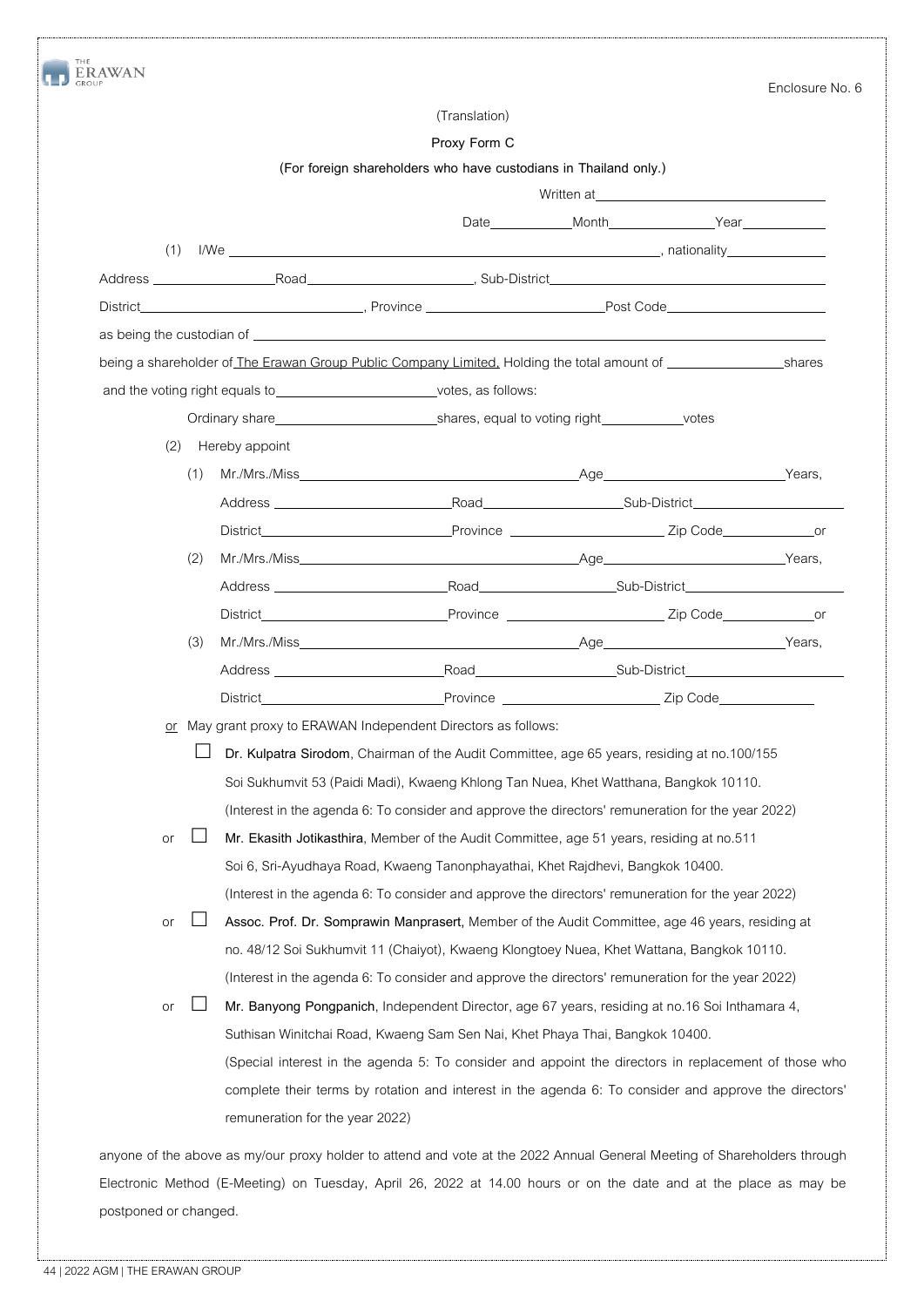| Enclosure No. 6 |          | THE<br>ERAWAN                                                                                                                                                                                                                                                                                                                                                                                                                                                                                                                                                                                                                      |
|-----------------|----------|------------------------------------------------------------------------------------------------------------------------------------------------------------------------------------------------------------------------------------------------------------------------------------------------------------------------------------------------------------------------------------------------------------------------------------------------------------------------------------------------------------------------------------------------------------------------------------------------------------------------------------|
|                 | (3)      | I/We would like to grant proxy holder to attend and vote in the Meeting as follows:<br>Grant proxy the total amount of shares holding and entitled to vote.<br>Grant partial shares of<br>Ordinary share_<br>shares, entitled to voting right ___votes                                                                                                                                                                                                                                                                                                                                                                             |
|                 | (4)      | I/We therefore would like to vote for each agenda item as follows:                                                                                                                                                                                                                                                                                                                                                                                                                                                                                                                                                                 |
|                 | Agenda 1 | To acknowledge the 2021 AGM minutes<br>(A) The proxy holder shall vote independent as to his/her consideration.<br>(B) The proxy holder shall vote according to the shareholder's requirement as follows.<br>Disapprove<br>Abstain<br>Approve                                                                                                                                                                                                                                                                                                                                                                                      |
|                 | Agenda 2 | To acknowledge the Company's operating results for the year 2021.<br>(A) The proxy holder shall vote independent as to his/her consideration.<br>(B)<br>The proxy holder shall vote according to the shareholder's requirement as follows.<br>Disapprove<br>Abstain<br>Approve                                                                                                                                                                                                                                                                                                                                                     |
|                 | Agenda 3 | To consider and approve the Audited Financial Statements for the year ended December 31, 2021<br>including the auditor's report.<br>(A) The proxy holder shall vote independent as to his/her consideration.<br>(B) The proxy holder shall vote according to the shareholder's requirement as follows.<br>Disapprove<br>Abstain<br>Approve                                                                                                                                                                                                                                                                                         |
|                 | Agenda 4 | To consider and approve the omission of dividend payment for the fiscal year 2021.<br>(A) The proxy holder shall vote independent as to his/her consideration.<br>(B) The proxy holder shall vote according to the shareholder's requirement as follows.<br>Disapprove<br>Abstain<br>Approve                                                                                                                                                                                                                                                                                                                                       |
|                 | Agenda 5 | To consider and appoint the directors in replacement of those who complete their terms by rotations.<br>(A) The proxy holder shall vote independent as to his/her consideration.<br>(B)<br>The proxy holder shall vote according to the shareholder's requirement as follows.<br>Vote for all the nominated candidates as a whole.<br>Disapprove<br>Abstain<br>Approve<br>Vote for an individual nominee.<br>$\Box$ Approve<br>Disapprove<br>Abstain<br>1. Mr. Chanin Vongkusolkit<br>$\Box$ Approve<br>Abstain<br>2. Mr. Banyong Pongpanich<br>Disapprove<br>$\Box$ Approve<br>Abstain<br>Disapprove<br>3. Mr. Gavin Vongkusolkit |
|                 | Agenda 6 | To consider and approve the directors' remuneration for the year 2022<br>The proxy holder shall vote independent as to his/her consideration.<br>(A)<br>(B)<br>The proxy holder shall vote according to the shareholder's requirement as follows.<br>Disapprove<br>Approve<br>Abstain                                                                                                                                                                                                                                                                                                                                              |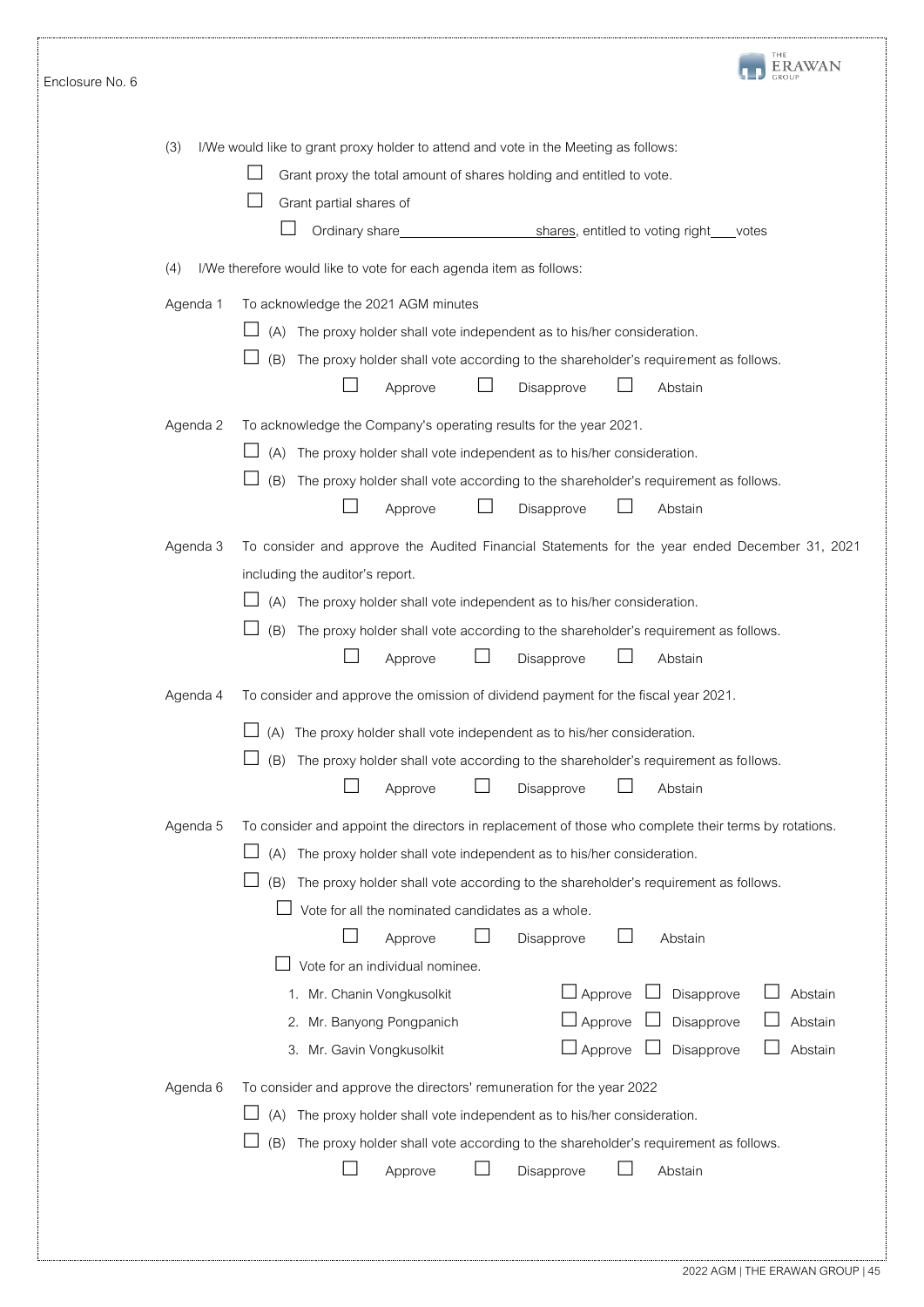| THE<br><b>ERAWAN</b>            |                                                                                                                          | Enclosure No. 6 |
|---------------------------------|--------------------------------------------------------------------------------------------------------------------------|-----------------|
|                                 |                                                                                                                          |                 |
| Agenda 7                        | To consider and appoint the auditors and approve the audit fee for the year 2022                                         |                 |
|                                 | (A) The proxy holder shall vote independent as to his/her consideration.                                                 |                 |
|                                 | (B) The proxy holder shall vote according to the shareholder's requirement as follows.                                   |                 |
|                                 | Disapprove<br>Approve<br>Abstain                                                                                         |                 |
| Agenda 8                        | Others (If any)                                                                                                          |                 |
|                                 | (A) The proxy holder shall vote independent as to his/her consideration.                                                 |                 |
|                                 | (B) The proxy holder shall vote according to the shareholder's requirement as follows.                                   |                 |
|                                 | Disapprove<br>Approve<br>Abstain                                                                                         |                 |
| (5)                             | Voting of proxy holder in any agenda that is not as specified in this proxy shall be considered as invalid and           |                 |
| not my voting as a shareholder. |                                                                                                                          |                 |
| (6)                             | In case I have not declared a voting intention in any agenda, or my determination is not clear or in case the            |                 |
|                                 | meeting considers or passes resolutions in any matters apart from those agenda specified above, including the case that  |                 |
|                                 | there is any amendment of addition of any fact, the proxy holder shall have the right to consider and vote as to his/her |                 |

Any business carried on by the proxy holder in the said meeting, except the proxy holder doesnot vote as I/We specify in the proxy form, shall be deemed as having been carried out by myself/ourselves in all respects.

Signature Proxy Grantor

 $($ 

Signature **Proxy Holder**  $\left( \begin{array}{c} 1 \\ 1 \end{array} \right)$ 

## **Remarks:**

consideration.

- 1. Only foreign shareholders as registered in the registration book who have custodian in Thailand can use the Proxy Form C.
- 2. Evidence to be enclosed with the proxy form are:
	- (1) Power of Attorney from shareholder authorizes a custodian to sign the Proxy Form on behalf of the shareholder.
	- (2) Letter of certification to certify that the signer in the Proxy Form have a permit to act as a Custodian.
- 3. A Shareholder shall appoint only one proxy holder to attend and vote at the Meeting. A shareholder may not split shares and appoint more than one proxy holder in order to split votes.
- 4. In agenda regarding the appointment of new directors, the ballot can be either for all the nominated candidates as a whole or for an individual nominee.
- 5. In case there is any further agenda apart from specified above brought into consideration in the Meeting, the proxy holder may use the Attachment to Proxy Form C.